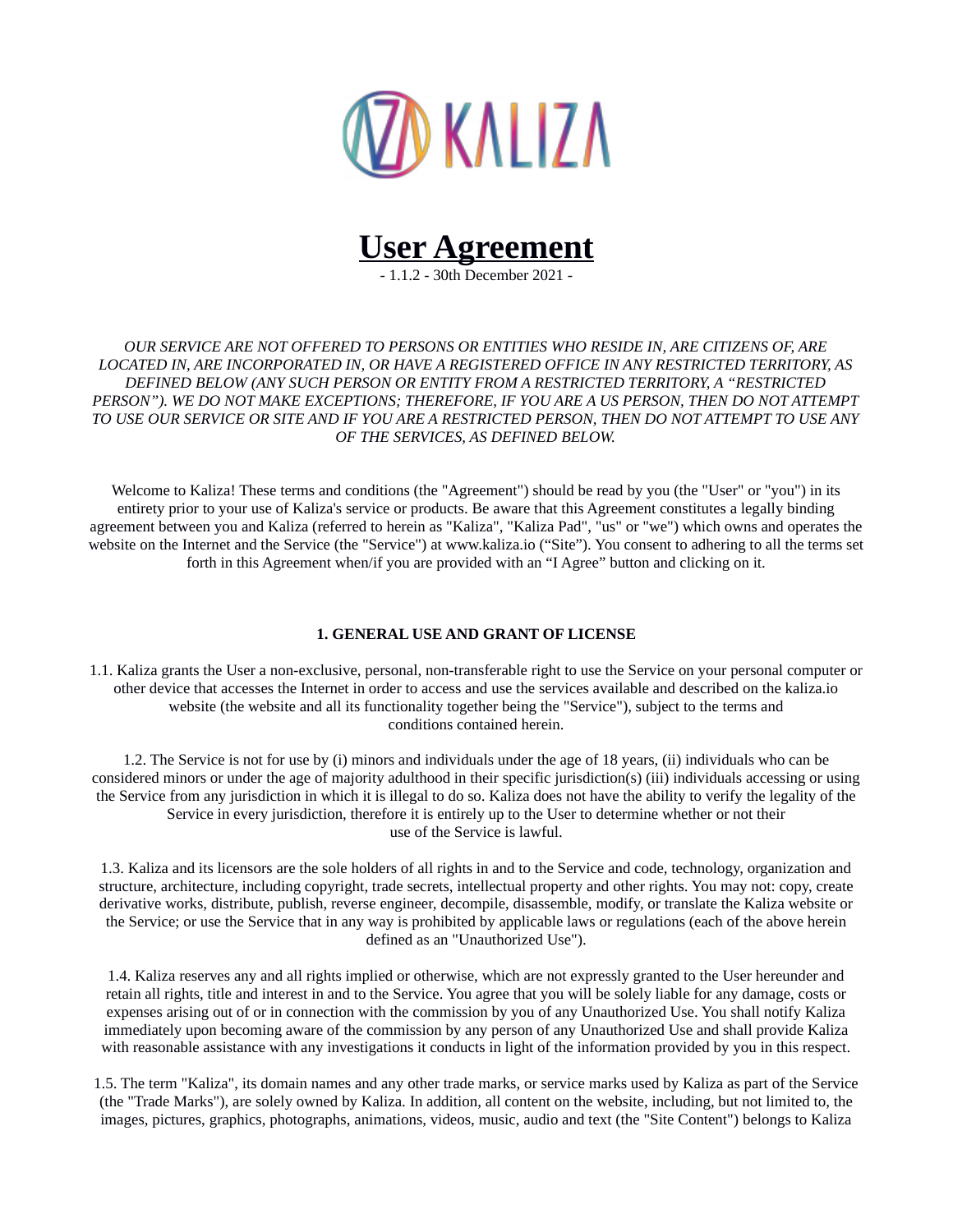and is protected by copyright and/or other intellectual property or other rights. You hereby acknowledge that by using the Service, you obtain no rights in the Site Content and/or the Trade Marks, or any part thereof. Under no circumstances may you use the Site Content and/or the Trade Marks without Kaliza's prior written consent. Additionally, you agree not to do anything that will harm or potentially harm the rights, including the intellectual property rights of Kaliza.

1.6. Taxes. It is your sole responsibility to determine whether, and to what extent, any taxes apply to any transactions you conduct through the Kaliza Services, and to withhold, collect, report and remit the correct amounts of taxes to the appropriate tax authorities. Your transaction history is available through your Kaliza Launchpad Account(s).

1.7. No Investment Advice or Brokerage. For the avoidance of doubt, Kaliza does not provide investment, tax, or legal advice, nor does Kaliza broker trades on your behalf. All Kaliza trades are executed automatically, based on the parameters of your order instructions and in accordance with posted Trade execution procedures, and you are solely responsible for determining whether any investment, investment strategy or related transaction is appropriate for you based on your personal investment objectives, financial circumstances and risk tolerance. You should consult your legal or tax professional regarding your specific situation. Kaliza may provide educational information about Digital Currency, as well as Digital Currency not supported by Kaliza, in order to assist users in learning more about such Digital Currency. Information may include, but is not limited to, blog posts, articles, links to third-party content, news feeds, tutorials, and videos. The information provided on this website or any third-party sites does not constitute investment advice, financial advice, trading advice, or any other sort of advice, and you should not treat any of the website's content as such. Kaliza does not recommend that any Digital Currency should be bought, earned, sold, or held by you. Before making the decision to buy, sell or hold any Digital Currency, you should conduct your own due diligence and consult your financial advisors before making any investment decision. Kaliza will not be held responsible for the decisions you make to buy, sell, or hold Digital Currency based on the information provided by Kaliza.

#### **2. NO WARRANTIES**

Kaliza disclaims any and all warranties, expressed or implied, in connection with the Service which is provided to you "as is" and we provide you with no warranty or representation whatsoever regarding its quality, fitness for purpose, completeness or accuracy. Regardless of Kaliza's efforts, Kaliza makes no warranty that the service will be uninterrupted, timely or error-free, or that defects will be corrected.

# **3. OPERATION OF DIGITAL CURRENCY PROTOCOLS.**

We do not own or control the underlying software protocols which govern the operation of Digital Currency reference or purchased though the Site or Service. Generally, the underlying protocols are open source, and anyone can use, copy, modify, and distribute them. We assume no responsibility for the operation of the underlying protocols and we are not able to guarantee the functionality or security of network operations. In particular, the underlying protocols may be subject to sudden changes in operating rules (including "forks"). Any such material operating changes may materially affect the availability, value, functionality of the Digital Currency you acquire. Kaliza does not control the timing and features of these material operating changes. It is your responsibility to make yourself aware of upcoming operating changes and you must carefully consider available information in determining whether to continue to use a Service or Site for the affected Digital Currency. In the event of any such operational change. You acknowledge and accept the risks of operating changes to Digital Currency protocols and agree that Kaliza is not responsible for such operating changes and not liable for any loss of value you may experience as a result of such changes in operating rules. You acknowledge and accept that Kaliza has sole discretion to determine its response to any operating change and that we have no responsibility to assist you with currencies or protocols.

# **4. AUTHORITY / TERMS OF SERVICE**

You agree to the rules of the Service provided and described on the kaliza.io website. Kaliza retains all authority over the issuing, maintenance, and closing of the Service. The decision of Kaliza's management, concerning any use of the Service, or dispute resolution, is final and shall not be open to review or appeal.

#### **5. YOUR REPRESENTATIONS AND WARRANTIES**

5.1. There is a risk of losing cryptocurrency & other funds of value when using the Service and Kaliza has no responsibility to you for any such loss.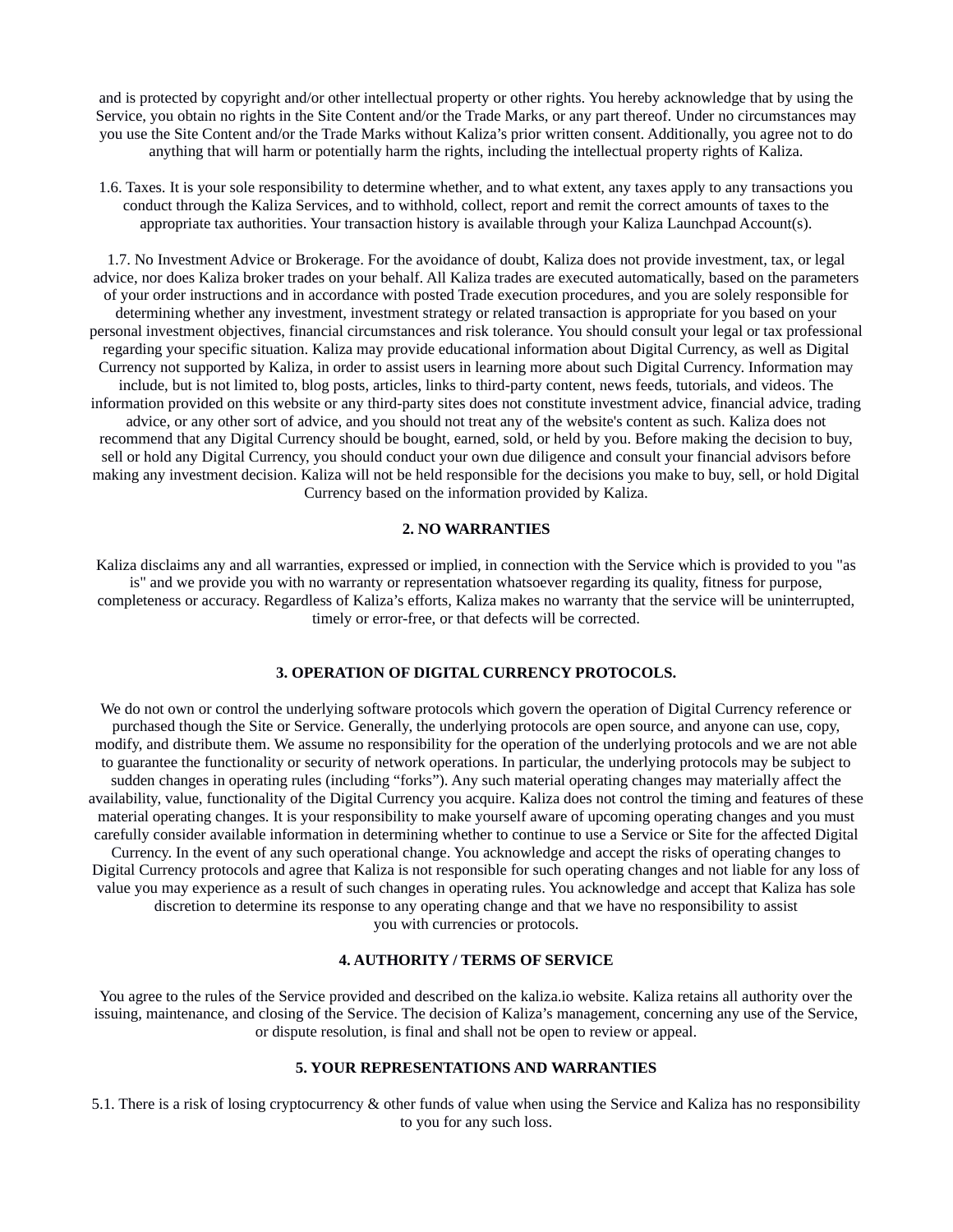5.2. Your use of the Service is at your sole option, discretion and risk.

5.3. You are solely responsible for any applicable taxes which may be payable on cryptocurrency traded or transacted by you through your using the Service.

5.4. The telecommunications networks, blockchain networks (such as Solana) and Internet access services required for you to access and use the Service are entirely beyond the control of Kaliza and Kaliza shall have no liability whatsoever for any outages, slowness, capacity constraints or other deficiencies affecting the same.

5.5. If you are aged 18 or over, you are of the age of majority in your jurisdiction, you are accessing the Service from a jurisdiction in which it is legal to do so, you are not a Politically Exposed Person (PEP) not are you on any U.S., Canada or EU Sanctions lists or terrorism finance watchlists, and that you will inform Kaliza immediately if you enter onto one of these lists or change your residence to a prohibited jurisdiction.

5.6. You warrant that should you discover a bug or error that may lead to an exploit of the Service or other loss of funds from Kaliza, you have the responsibility to notify Kaliza at contact@kaliza.io in a timely manner. Furthermore, any attempt by you to use such a discovered exploit or bug for illicit financial gain is illegal and strictly prohibited under this Agreement. Kaliza reserves the right to prosecute to the fullest extent of the law anyone who exploits or attempts to exploit the Service in an unlawful manner.

# **6. PROHIBITED USES**

Prior to your use of the Service and on an ongoing basis you represent, warrant, covenant and agree that:

6.1. The Service is intended solely for the User's personal use. The User is only allowed to use the Service for personal use, and may not create multiple accounts, including for the purpose of collusion and/or abuse of service.

6.2. The Service is provided as is, and any exploitation of the Service or errors in program logic and/or code (bugs) constitutes a Prohibited Use and a material breach of this Agreement. Any funds the user may misappropriate in this manner pursuant to this clause shall be considered void and the immediate property of Kaliza, without limit.

6.3. Persons located in or residents of Canada, the United States, North Korea, Iran, Venezuela or any other jurisdiction in which it is prohibited from using the Service (the "Prohibited Jurisdictions") are not permitted to make use of the Service. For the avoidance of doubt, the foregoing restrictions on Service from Prohibited Jurisdictions applies equally to residents and citizens of other nations while located in a Prohibited Jurisdiction. Any attempt to circumvent the restrictions on usage by any persons located in a Prohibited Jurisdiction or Restricted Jurisdiction, is a breach of this Agreement. An attempt at circumvention includes, but is not limited to, manipulating the information used by Kaliza to identify your location and providing Kaliza with false or misleading information regarding your location or place of residence. Any and all monies (including cryptocurrencies) of a person located in a Prohibited Jurisdiction on the Service are VOID, and can be confiscated or may be returned to the person at Kaliza's sole discretion.

# **7. KNOW YOUR CUSTOMER ("KYC") AND ANTI-MONEY LAUNDERING ("AML") POLICY**

7.1. Kaliza Pad reserves the right, at any time, to ask for any KYC documentation it deems necessary to determine the identity and location of a User. Kaliza Pad reserves the right to restrict service and payment until identity is sufficiently determined.

7.2. Kaliza further reserves the right to share submitted KYC information and documentation to 3rd parties to verify the authenticity of submitted information, and the end user (you) agree to this by using the Service.

7.3. Kaliza reserves the right to confiscate any and all funds that are found to be in violation of relevant and applicable antimoney laundering (AML) and countering terrorism financing (CFT) laws and regulations, and to cooperate with the competent authorities when and if necessary. AML & SANCTIONS COMPLIANCE. Kaliza expressly prohibits and rejects the use of the Service for any form of illicit activity, including money laundering, terrorist financing or trade sanctions violations, consistent with various jurisdictions' laws, regulations and norms. To that end, the Service is not offered to individuals or entities on any Politically Exposed Persons (PEP) lists, or subject to any United States, European Union, or other global sanctions or watch lists. By using the Service, end users represent and warrant that they are not on any such lists.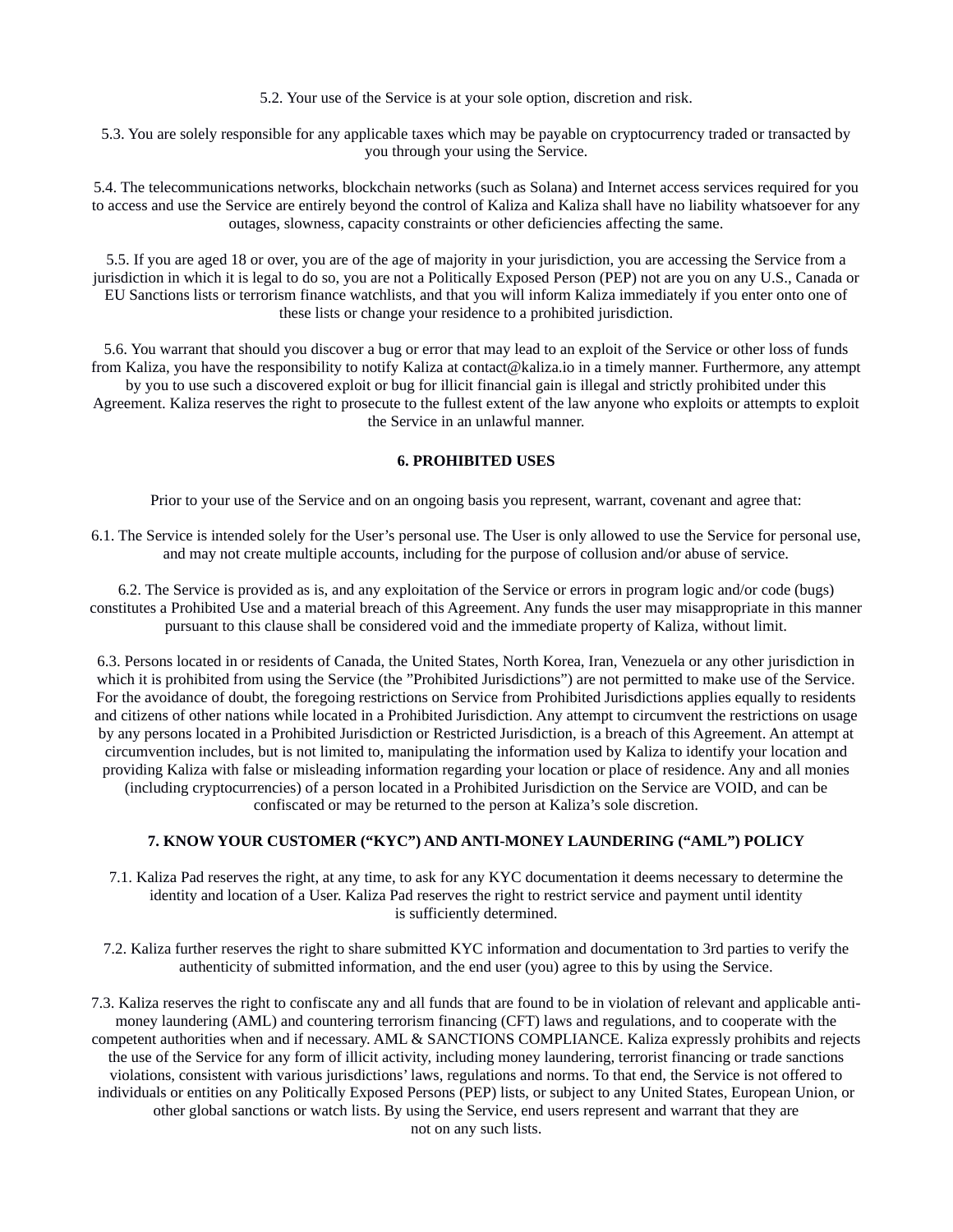#### **8. BREACH**

8.1. Without prejudice to any other rights, if a User breaches in whole or in part any provision contained herein, Kaliza reserves the right to take such action as it sees fit, including terminating this Agreement or any other agreement in place with the User and/or taking legal action against such User.

8.2. You agree to fully indemnify, defend and hold harmless Kaliza and its shareholders, directors, agents and employees from and against all claims, demands, liabilities, damages, losses, costs and expenses, including legal fees and any other charges whatsoever, howsoever caused, that may arise as a result of: your breach of this Agreement, in whole or in part; violation by you of any law or any third party rights; and use by you of the Service.

# **9. LIMITATION OF LIABILITY AND NO WARRANTY.**

9.1. In no event shall Kaliza, its affiliates and service providers, or any of their respective officers, directors, agents, joint venturers, employees or representatives, be liable for any amount greater than the value of the Kaliza digital currency on deposit in your Kaliza account(s) or for any lost profits, diminution in value or business opportunity, any loss, damage, corruption or breach of data or any other intangible property or any special, incidental, indirect, intangible, or consequential damages, whether based in contract, tort, negligence, strict liability, or otherwise, arising out of or in connection with authorized or unauthorized use of the Kaliza site or the Kaliza services, or this agreement, even if an authorized representative of Kaliza has been advised of or knew or should have known of the possibility of such damages, and notwithstanding the failure of any agreed or other remedy of its essential purpose, except to the extent of a final judicial determination that such damages were a result of Kaliza's gross negligence, fraud, willful misconduct or intentional violation of law. this means, by way of example only (and without limiting the scope of the preceding sentence), that if you claim that Kaliza failed to process a buy or sell transaction properly, your damages are limited to no more than the purchase price of your digital currency at issue in the transaction, and that you may not recover for lost profits, lost business opportunities, diminution in value or other types of special, incidental, indirect, intangible, exemplary, punitive or consequential damages in excess of the value of the Kaliza digital currency at issue in the transaction. some jurisdictions do not allow the exclusion or limitation of incidental or consequential damages, so the above limitation may not apply to you.

9.2. The Kaliza services are provided on an "as is" and "as available" basis without any representation or warranty, whether express, implied or statutory to the maximum extent permitted by applicable law, Kaliza specifically disclaims any implied warranties of title, merchantability, fitness for a particular purpose and/or non-infringement. Kaliza does not make any representations or warranties that access to the site, any part of the Kaliza services, or any of the materials contained the rein, will be con tinuous , uninterrupted, timely, or error-free. Kaliza does not guarantee that any order will be executed, accepted, recorded or remain open. Except for the express statements set forth in this agreement, you hereby acknowledge and agree that you have not relied upon any other statement or understanding, whether written or oral, with respect to your use and access of the Kaliza services and Kaliza site. Without limiting the foregoing, you hereby understand and agree that Kaliza will not be liable for any losses or damages arising out of or relating to: any inaccuracy, defect or omission of digital currency price data, any error or delay in the transmission of such data, or interruption in any such data.

9.3. Kaliza makes no representations about the accuracy, order, timeliness or completeness of historical Digital Currency price data available on the Site. Kaliza will make reasonable efforts to ensure that requests for electronic debits and credits involving bank accounts, credit cards, and check issuances are processed in a timely manner but Kaliza makes no representations or warranties regarding the amount of time needed to complete processing which is dependent upon many factors outside of our control.

# **10. COMPLAINTS AND DISPUTES**

10.1. If a User wishes to make a complaint, please contact Kaliza's customer service team at contact@kaliza.io. Should any dispute not be resolved to your satisfaction you may pursue remedies in the governing law jurisdiction set forth below.

10.2. Class action waiver: to the extent permissible by law, all claims must be brought in a party's individual capacity, and not as a plaintiff or class member in any purported class, collective action, or representative proceeding (collectively "class action waiver"). the arbitrator may not consolidate more than one person's claims or engage in any class arbitration. you acknowledge that, by agreeing to these terms, you and Kaliza are each waiving the right to a trial by jury and the right to participate in a class action.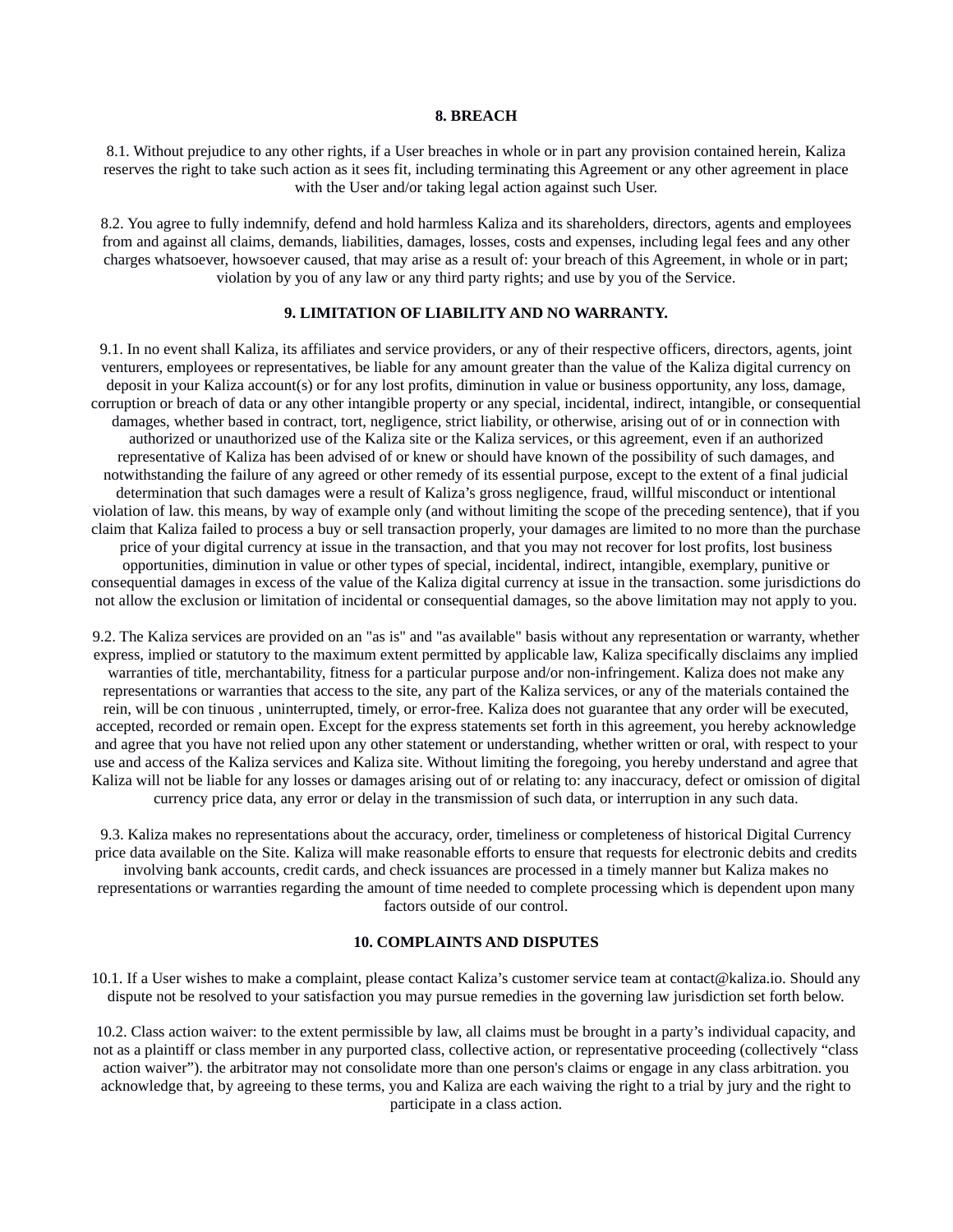10.3. The Agreement and any matters relating hereto shall be governed by, and construed in accordance with, the laws of Colombia. You irrevocably agree that, subject as provided below, the courts of Colombia shall have exclusive jurisdiction in relation to any claim, dispute or difference concerning the Agreement and any matter arising therefrom and irrevocably waive any right that it may have to object to an action being brought in those courts, or to claim that the action has been brought in an inconvenient forum, or that those courts do not have jurisdiction. Nothing in this clause shall limit the right of Kaliza to take proceedings against you in any other court of competent jurisdiction, nor shall the taking of proceedings in any one or more jurisdictions preclude the taking of proceedings in any other jurisdictions, whether concurrently or not, to the extent permitted by the law of such other jurisdiction.

# **11. GENERAL PROVISIONS**

11.1.We shall not bear any liability, whatsoever, for any damage or interruptions caused by any computer viruses or other malicious code that may affect your computer or other equipment, or any phishing, spoofing or other attack. We advise the regular use of a reputable and readily available virus screening and prevention software. You should also be aware that SMS and email services are vulnerable to spoofing and phishing attacks and should use care in reviewing messages purporting to originate from Kaliza. Always log into your Kaliza Pad Account(s) through the Kaliza Site to review any transactions or required actions if you have any uncertainty regarding the authenticity of any communication or notice.

11.2. If you have a dispute with one or more users of the Kaliza Services, you release Kaliza, its affiliates and service providers, and each of their respective officers, directors, agents, joint venturers, employees and representatives from any and all claims, demands and damages (actual and consequential) of every kind and nature arising out of or in any way connected with such disputes. You agree to indemnify and hold Kaliza, its affiliates and Service Providers, and each of its or their respective officers, directors, agents, joint venturers, employees and representatives, harmless from any claim or demand (including attorneys' fees and any fines, fees or penalties imposed by any regulatory authority) arising out of or related to your breach of this Agreement or your violation of any law, rule or regulation, or the rights of any third party.

11.3. In no event shall Kaliza, its affiliates and service providers, or any of their respective officers, directors, agents, joint venturers, employees or representatives, be liable for any amount greater than the value of the supported digital currency on deposit in your Kaliza Pad account(s) or for any lost profits, diminution in value or business opportunity, any loss, damage, corruption or breach of data or any other intangible property or any special, incidental, indirect, intangible, or consequential damages, whether based in contract, tort, negligence, strict liability, or otherwise, arising out of or in connection with authorized or unauthorized use of the Kaliza site or the Kaliza Pad services, or this agreement, even if an authorized representative of Kaliza has been advised of or knew or should have known of the possibility of such damages, and notwithstanding the failure of any agreed or other remedy of its essential purpose, except to the extent of a final judicial determination that such damages were a result of Kaliza's gross negligence, fraud, willful misconduct or intentional violation of law. This means, by way of example only (and without limiting the scope of the preceding sentence), that if you claim that Kaliza failed to process a buy or sell transaction properly, your damages are limited to no more than the value of the supported digital currency at issue in the transaction, and that you may not recover for lost profits, lost business opportunities, diminution in value or other types of special, incidental, indirect, intangible, exemplary, punitive or consequential damages in excess of the value of the supported digital currency at issue in the transaction. some jurisdictions do not allow the exclusion or limitation of incidental or consequential damages, so the above limitation may not apply to you.

11.4. The Kaliza services are provided on an "as is" and "as available" basis without any representation or warranty, whether express, implied or statutory. To the maximum extent permitted by applicable law, Kaliza specifically disclaims any implied warranties of title, merchantability, fitness for a particular purpose and/or non-infringement. Kaliza does not make any representations or warranties that access to the site, any part of the Kaliza Pad services, or any of the materials contained the rein, will be continuous, uninterrupted, timely, or error-free. Kaliza does not guarantee that any order will be executed, accepted, recorded or remain open. Except for the express statements set forth in this agreement, you hereby acknowledge and agree that you have not relied upon any other statement or understanding, whether written or oral, with respect to your use and access of the Kaliza Pad services and Kaliza site. Without limiting the foregoing, you hereby understand and agree that Kaliza will not be liable for any losses or damages arising out of or relating to: any inaccuracy, defect or omission of digital currency price data, any error or delay in the transmission of such data, or interruption in any such data.

11.5. This Agreement, the Privacy Policy, E-Sign Consent, and Appendices incorporated by reference herein comprise the entire understanding and agreement between you and Kaliza as to the subject matter hereof, and supersedes any and all prior discussions, agreements and understandings of any kind (including without limitation any prior versions of this Agreement),